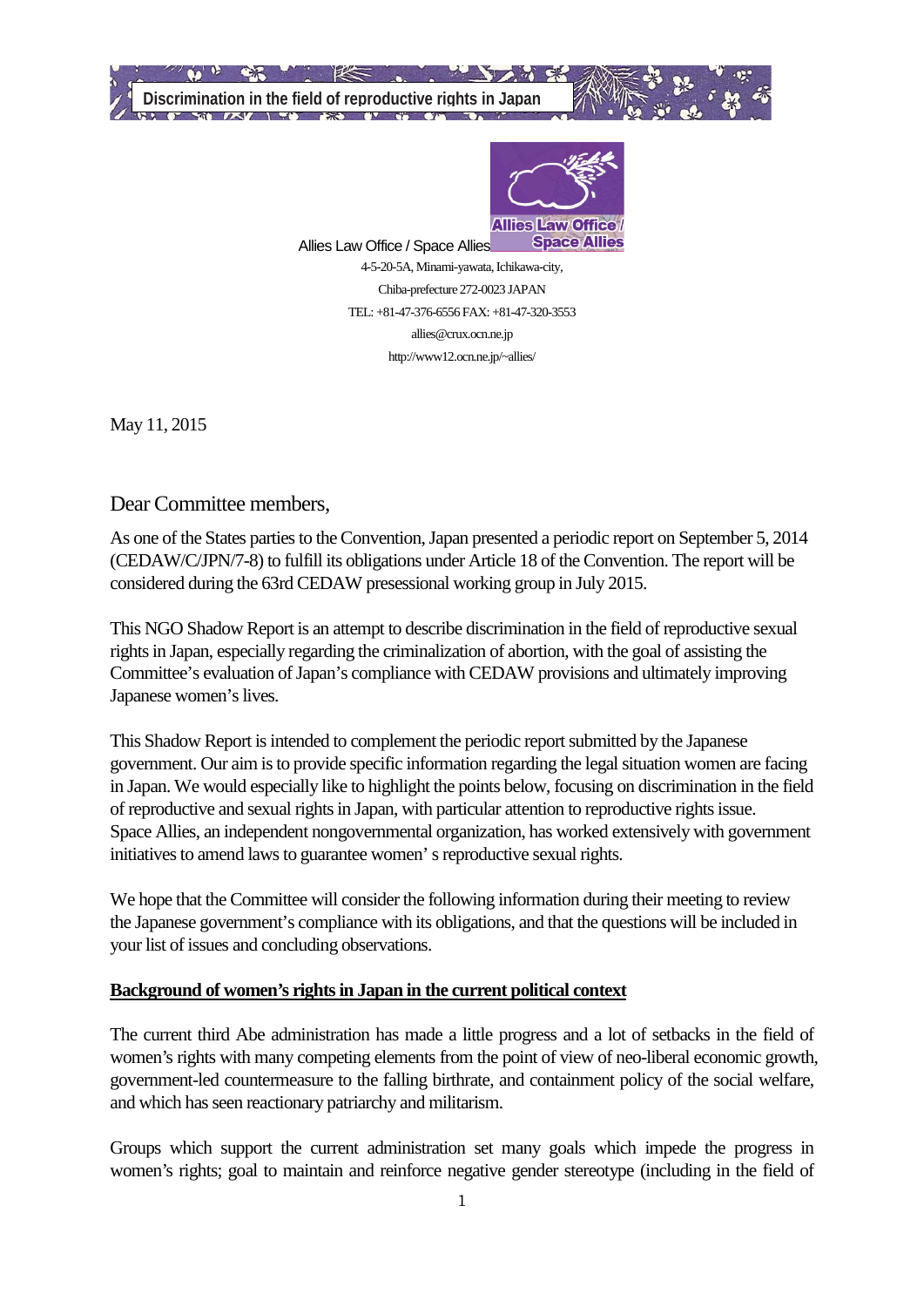**Discrimination in the field of reproductive rights in Japan**

 education, denial of equal participation based on the belief that gender has its own set of characteristics and this should be maintained, disapproval of women's autonomy and independence), opposition to the revision of the Civil Code to achieve equality between women and men, minimization of violence against women, minimization of discrimination against women and for its countermeasure, opposition to tentative special measure, opposition to reproductive health and rights, denial of the issue of "Comfort Women"

This report focuses on the situations surrounding abortion issue amongst all women's issues in Japan.

### **Background of the abortion issue**

There are a number of politicians in the current administration which has a stance such as mentioned above. National Public Safety Committee Chairperson and the Cabinet Office Minister of State for Special Missions Yamatani Eriko claimed that reproductive rights are not acceptable in Japan, where there is a penalty for women who has an abortion, in the House of Councilors Committee on Foreign Affairs and Defense on 29 March, 2005. She also opposed sex education and stated that sex education should not be given until after marriage. Cabinet Office Minister of State for Gender Equality, Haruko Arimura strongly opposes abortion and has declared her position (such as at the talk organized by anti-abortion group "Angel's Smile" on 31 May, 2009).

There is a danger that situations surrounding this issue may deteriorate, and it is very unlikely that there will be an improvement following para 50 on women's health of the last Concluding Observation of CEDAW in 2009. The number of abortion in Japan is approximately 200,000 cases a year, and estimates for unwanted pregnancy (including pregnancy which the women got pregnant at the timing of their lives when they do not wish) would be even greater, and it's a serious problem for women living in Japan.

The (governmental) Fourth Basic Plan for Gender Equality will be drawn up in 2015, and an influential and conservative Committee member Shiro Takahashi submitted his opinion on reproductive health/rights and sex education, and he states that the governmental Committee needs to summarize the reproductive rights issue "in a balanced way", which means disapproval and oppression of sexual reproductive health and rights. It's more likely that there will be a setback for the Fourth Basic Plan for Gender Equality compared with the Third Basic Plan for Gender Equality.

On the other hand, abortion issue is an issue difficult to share even among those who have had an experience of abortion. It has been discussed more in relation to religion, morality, and medicine, and it has not been regarded so much as women's rights.

Many of the following items are included in the last CEDAW's Concluding Observation in 2009, but the government does not take heed of any of these, and we request strong recommendation from the Committee once again.

#### **Specific issues**

## **1. Abortion in the Penal Code**

It was recommended in the article 50 of the previous Concluding Observation that the government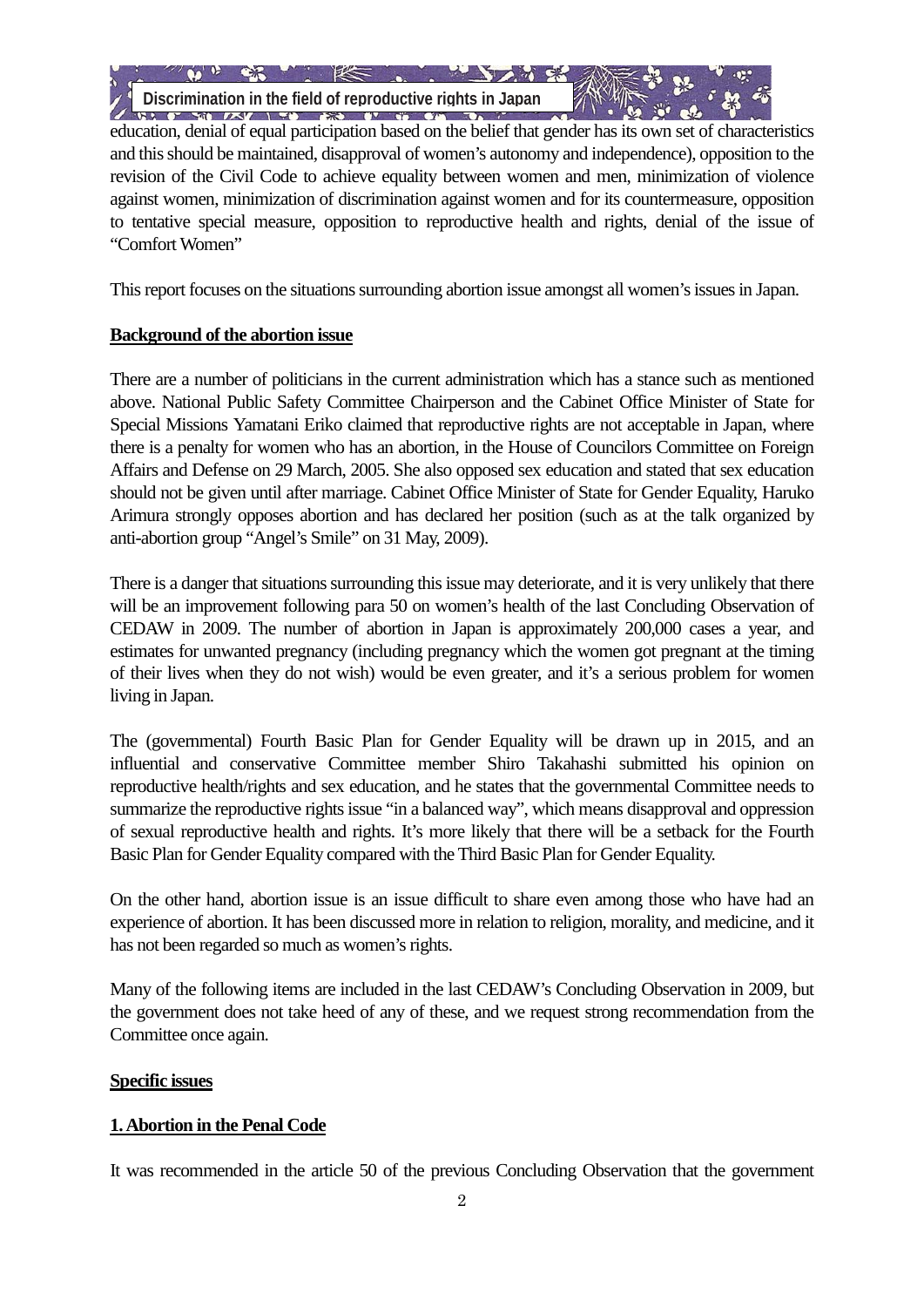**Discrimination in the field of reproductive rights in Japan**

 should remove the provision in the Penal Code, which penalize women who had an abortion (article 212 and the Article 214 which penalize professionals who cause women's abortion). However, the government report for the periodic review in 2014 (para 359) says that "it is not appropriate to remove the provision which penalize the abortion."

(Proposed question for List of Issues) Please provide an answer as to government's plan to remove this provision, given that it is discriminatory against women, and it forms a high barrier for women's access to necessary insurance for healthcare.

# *Articles of the Penal Code*

*Article 212 When a pregnant woman causes her own abortion by drugs or any other means, imprisonment with work for not more than 1 year shall be imposed.*

*Article 213 A person who, at the request of a woman or with her consent, causes her abortion, shall be punished by imprisonment with work for not more than 2 years. If the person thereby causes the death or injury of the woman, the person shall be punished by imprisonment with work for not less than 3 months but not more than 5 years.*

*Article 214 When a physician, midwife, pharmacist or pharmaceuticals distributor, at the request of a woman or with her consent, causes her abortion, imprisonment with work for not less than 3 months but not more than 5 years shall be imposed. If such person thereby causes the death or injury of the woman, imprisonment with work : imprisonment with work for not less than 6 months but not more than 7 years shall be imposed.*

# **2. Maternal Protection Act**

Maternal Protection Act Article 14 requires a woman who seeks an abortion to obtain an authorization of her male partner. This prevents women to have access to necessary healthcare services, and some women are not able to have an abortion even if they wish to do so especially in cases of domestic violence, as female victims of domestic violence or medical institution cannot access to violent husband and are afraid that they might be punished due to this clause.

(Proposed question for List of Issues) Does the government have a plan to remove this clause?

## **3. (The past) Eugenic Protection Act ( ,which forced abortion to women with disabilities)**

Another group will submit a report on this issue.

## **4. Actual situation of abortion**

Government report (para 361) states that "sex education should not be excessive and extreme".

(Proposed question for List of Issues) Does this mean that the government will put a restriction on sex education? How does the government guarantee the access to the information on reproductive health, and access to reproductive health, and what are the effects that have been achieved?

Especially, abortion performed for girls of 15 years old and under is on the increase, and its number reaches almost 1,500 cases per year.

(Proposed question for List of Issues) Can it be said that the government's policy has been effective in such situations?

## **5. Method and Cost of Abortion, and Access to Abortion**

Main method for abortion in Japan is dilation and curettage with general anesthesia which is far